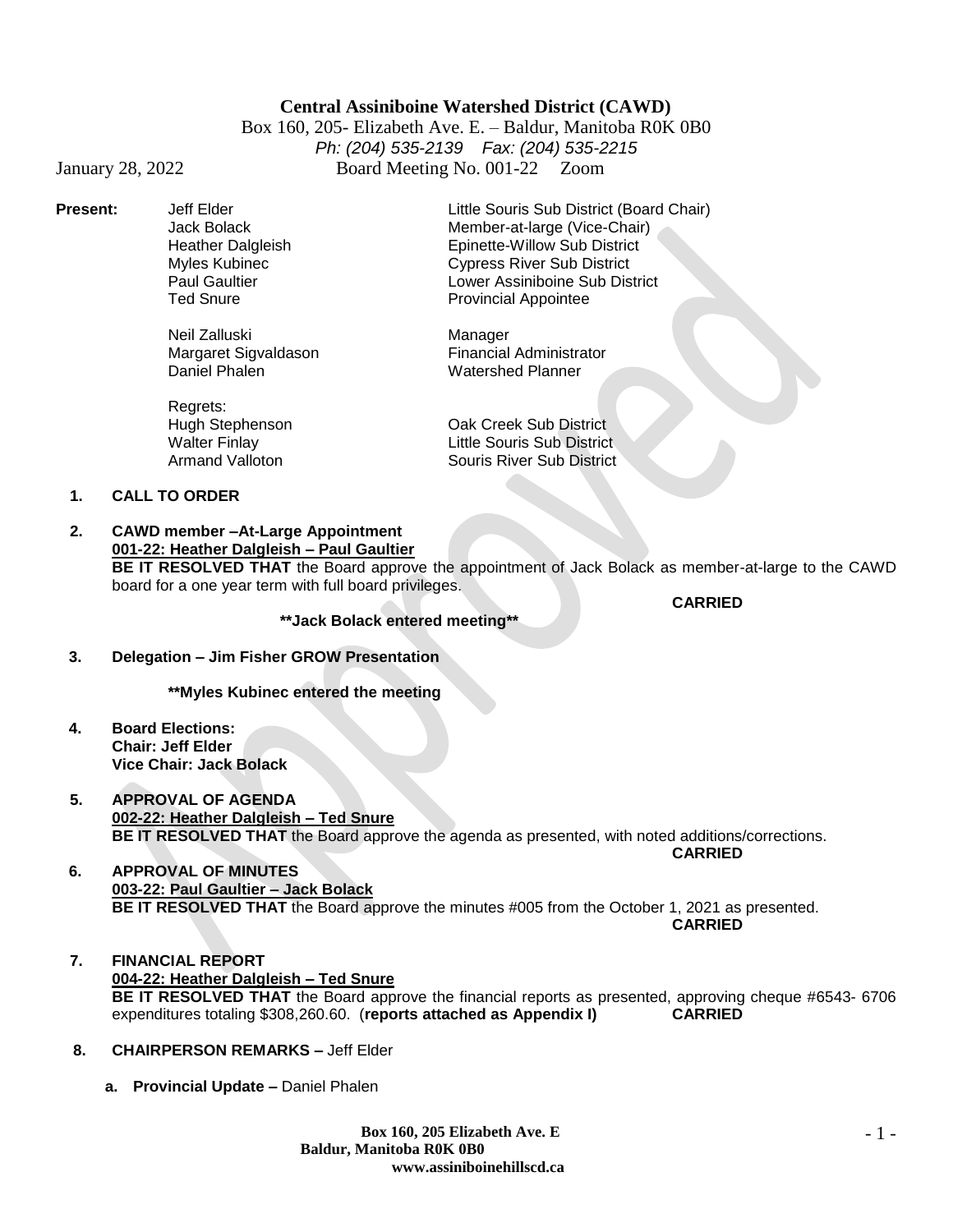- **b. MAW Update**  Heather Dalgleish
- **c.** Subdistrict Reports attached as Appendix II

# **005-22: Paul Gaultier – Heather Dalgliesh**

**BE IT RESOLVED THAT** the board approve the following program payouts as per subdistrict recommendations: Well Establishment Rebate \$9,000.00; Forage Seed \$2240.00; Exclusion Fencing \$1002.71 & Trees/Mulch Rebate \$298.50; Well Head Remediation \$500; Grass Waterway \$65.50 totalling \$13,106.71

- **c. Managers' Report –** attached as Appendix lII reviewed
- **d. Works Supervisor Report –** attached as Appendix IV reviewed
- **e. Technician Report –** attached as Appendix V reviewed

## **9. IN CAMERA DISCUSSIONS – n/a**

**10. UNFINISHED BUSINESS – E-Resolutions a. 006-22: Jack Bolack – Myles Kubinec** 

 **BE IT RESOLVED that the board approve the following e-resolutions – documentation attached #001-22 – Request for Engineering #002-22 – Holiday office hours for Christmas Break**

### **11. NEW BUSINESS**

**a. Committee Appointments**

**007-22: Jack Bolack – Paul Gaultier**

**BE IT RESOLVED THAT** the board approve the following Committee Appointments for 2022-23: **Finance/Human Resources:** Hugh Stephenson, Ted Snure, Jack Bolack (Alt: Heather Dagleish) **Policy Committee:** Heather Dalgleish, Armand Valloton, Myles Kubinec **MAW Reps:** Ted Snure (Jeff Elder – Alternate)

**CARRIED**

### **b. GROW minutes #007**

## **008-22: Heather Dalgleish – Paul Gaultier**

**BE IT RESOLVED THAT the** board approve the Meeting #007 GROW minutes and projects for 2022:

| <b>Upland Projects -</b>                                   | GROW-U1-2022 - Project cost \$22,523.21 |
|------------------------------------------------------------|-----------------------------------------|
|                                                            | GROW-U2-2022 - Project cost \$19,424.72 |
|                                                            | GROW-U3-2022 - Project cost \$9,317.18  |
|                                                            | GROW-U4-2022 - Project cost \$7,445.29  |
| Buffer Projects-                                           | GROW-B1-2022 - Project cost \$8,059.55  |
|                                                            | GROW-B2-2022 - Project cost \$ 1,530.06 |
| Wetland Project-                                           | GROW-W1-2022 - Project cost \$48,890.00 |
| Riparian Project -                                         | GROW-R1-2022 - Project cost \$ 1,148.00 |
| Total GROW projects approved in the amount of \$118,338.01 |                                         |
|                                                            |                                         |

**c. Tree Planter –** Repairs update/discussion

#### **d. Interim Budget 2022-23 009-22: Heather Dalgleish – Paul Gaultier BE IT RESOLVED THAT** the board approve the Interim Budget for 22-23 as presented.

**e. Work From Home Policy if Isolating (Covid) 010-22: Jack Bolack – Ted Snure**

**BE IT RESOLVED THAT** the board approve the attached 'Working from Home Procedures – Covid 19', for staff/cohorts testing positive and needing to isolate. Attached to these minutes as Appendix VI

**CARRIED**

**CARRIED**

**CARRIED**

## **12. CORRESPONDENCE** –

- 1. Groundwater Exploration Permit NW 12-08-17 Bad Arc. Inc
- 2. Groundwater Exploration Permit S ½ 18-8-16 & NE 12-8-17 Ronald Badiou
- 3. Groundwater Exploration Permit NE 23-6-14 Wynd River Farm Ltd

**Box 160, 205 Elizabeth Ave. E Baldur, Manitoba R0K 0B0 www.assiniboinehillscd.ca**